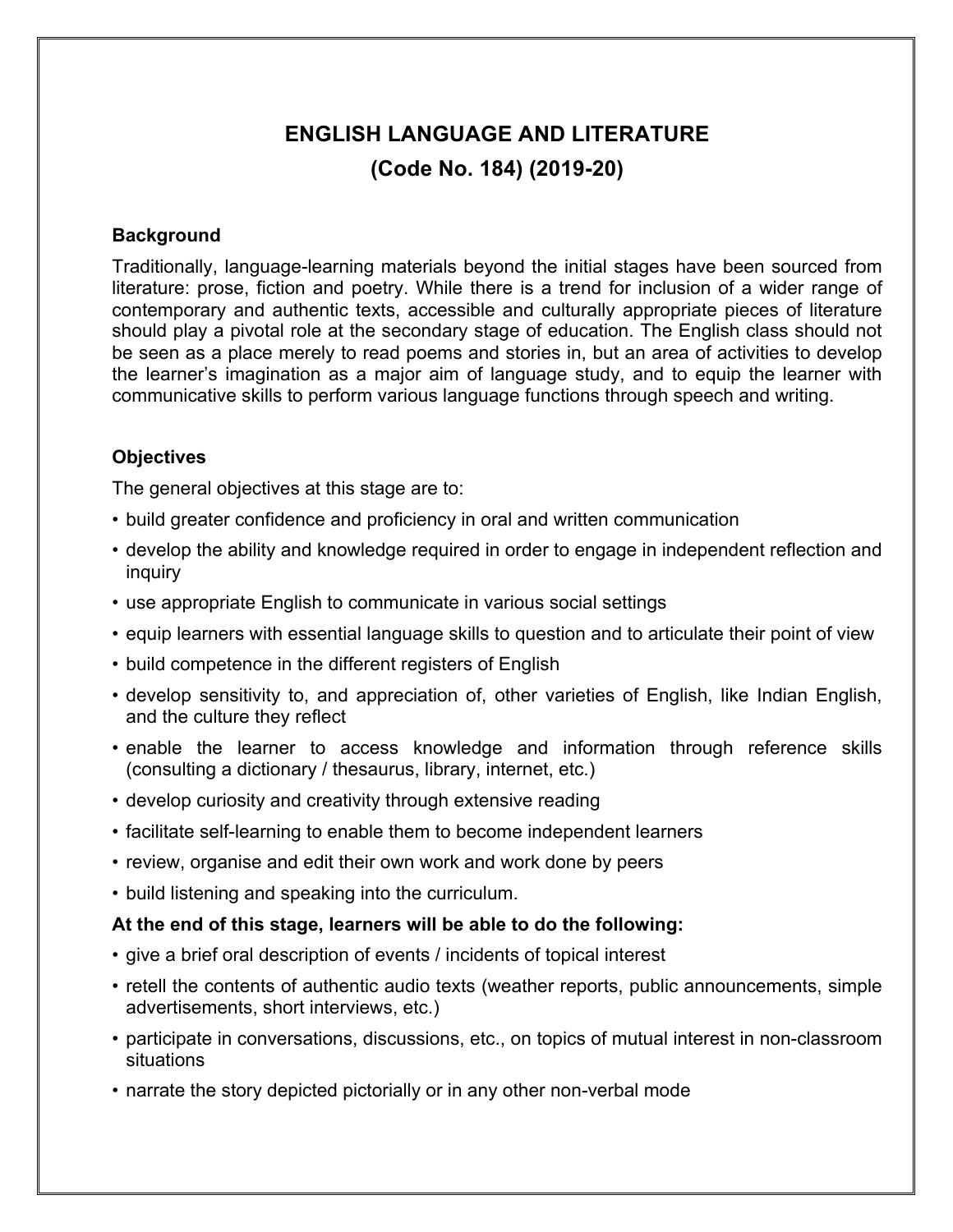- respond in writing to business letters, official communications email etc.
- read and identify the main points / significant details of texts like scripts of audio-video interviews, discussions, debates, etc.
- write without prior preparation on a given topic and be able to defend or explain the position taken / views expressed in the form of article, speech, or a debate
- write a summary of short lectures on familiar topics by making / taking notes
- write an assessment of different points of view expressed in a discussion / debate
- read poems effectively (with proper rhythm and intonation)
- transcode information from a graph / chart to a description / report and write a dialogue, short story or report

#### **Language Items**

In addition to consolidating the grammatical items practised earlier, the courses at the secondary level seek to reinforce the following explicitly:

- sequence of tenses
- reported speech in extended texts
- modal auxiliaries (those not covered at upper primary)
- non-finites (infinitives, gerunds, participles)
- conditional clauses
- complex and compound sentences
- phrasal verbs and prepositional phrases
- cohesive devices
- punctuation (semicolon, colon, dash, hyphen, parenthesis or use of brackets and exclamation mark)

#### **Methods and Techniques**

The methodology is based on a multi-skill, activity-based, learner-centered approach. Care is taken to fulfill the functional (communicative), literary (aesthetic) and cultural (sociological) needs of the learner. In this situation, the teacher is the facilitator of learning, She/he presents language items, contrive situations which motivates the child to use English for the purposes of communication and expression. Aural-oral teaching and testing is an integral feature of the teaching-learning process. The electronic and print media could be used extensively. A few suggested activities are:

- Role play
- Simulating real-to-life situations
- Dramatising and miming
- Problem solving and decision making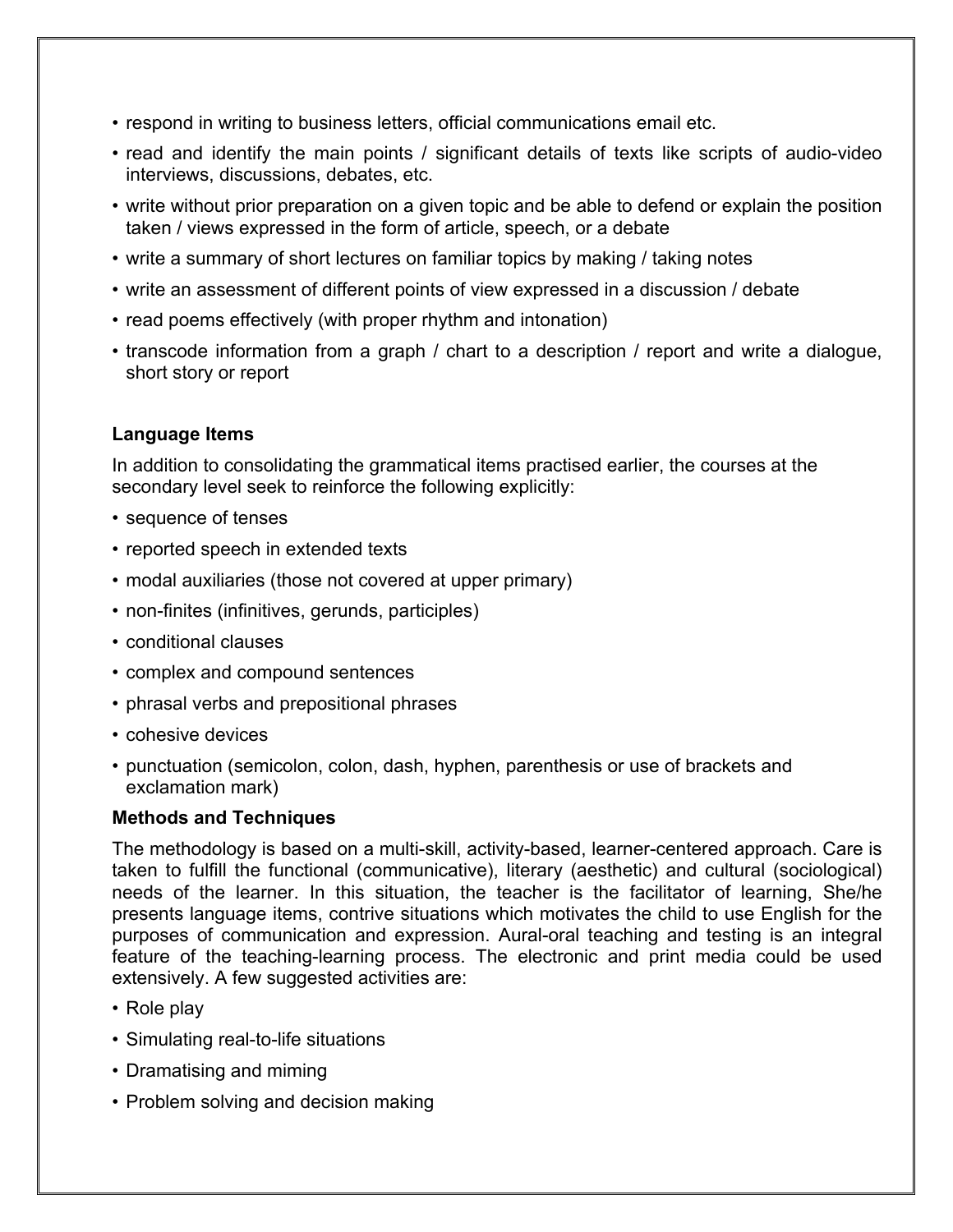- Interpreting information given in tabular form and schedule
- Using newspaper clippings
- Borrowing situations from the world around the learners, from books and from other disciplines
- Using language games, riddles, puzzles and jokes
- Interpreting pictures / sketches / cartoons
- Debating and discussing
- Narrating and discussing stories, anecdotes, etc.
- Reciting poems
- Working in pairs and groups
- Using media inputs computer, television, video cassettes, tapes, software packages

#### **ENGLISH LANGUAGE AND LITERATURE (Code No. 184) SYLLABUS CLASS – IX (2019-20) SECTION - WISE WEIGHTAGE**

| Section |                                       | <b>Total Weightage</b><br>80 |
|---------|---------------------------------------|------------------------------|
|         | <b>Reading Skills</b>                 | 20                           |
| B       | <b>Writing Skills with Grammar</b>    | 30                           |
| $\cap$  | Literature Textbook and Supplementary | 30                           |
|         | <b>Reading Text</b>                   |                              |

**Note-The annual board examination will be of 80 marks, with a duration of three hours. There will be internal assessment for 20 Marks.**

#### **SECTION A: READING**

50 Periods

This section will have two reading passages. 20 Marks

1: A Factual passage 300-350 words with eight Objective Type Questions( including Multiple Choice Questions). 8 marks

2 A Discursive passages of 350-400 words with four Short Answer Type Questions to test inference, evaluation and analysis four Objective Type Questions ( including Multiple Choice Questions) to test vocabulary.

12 marks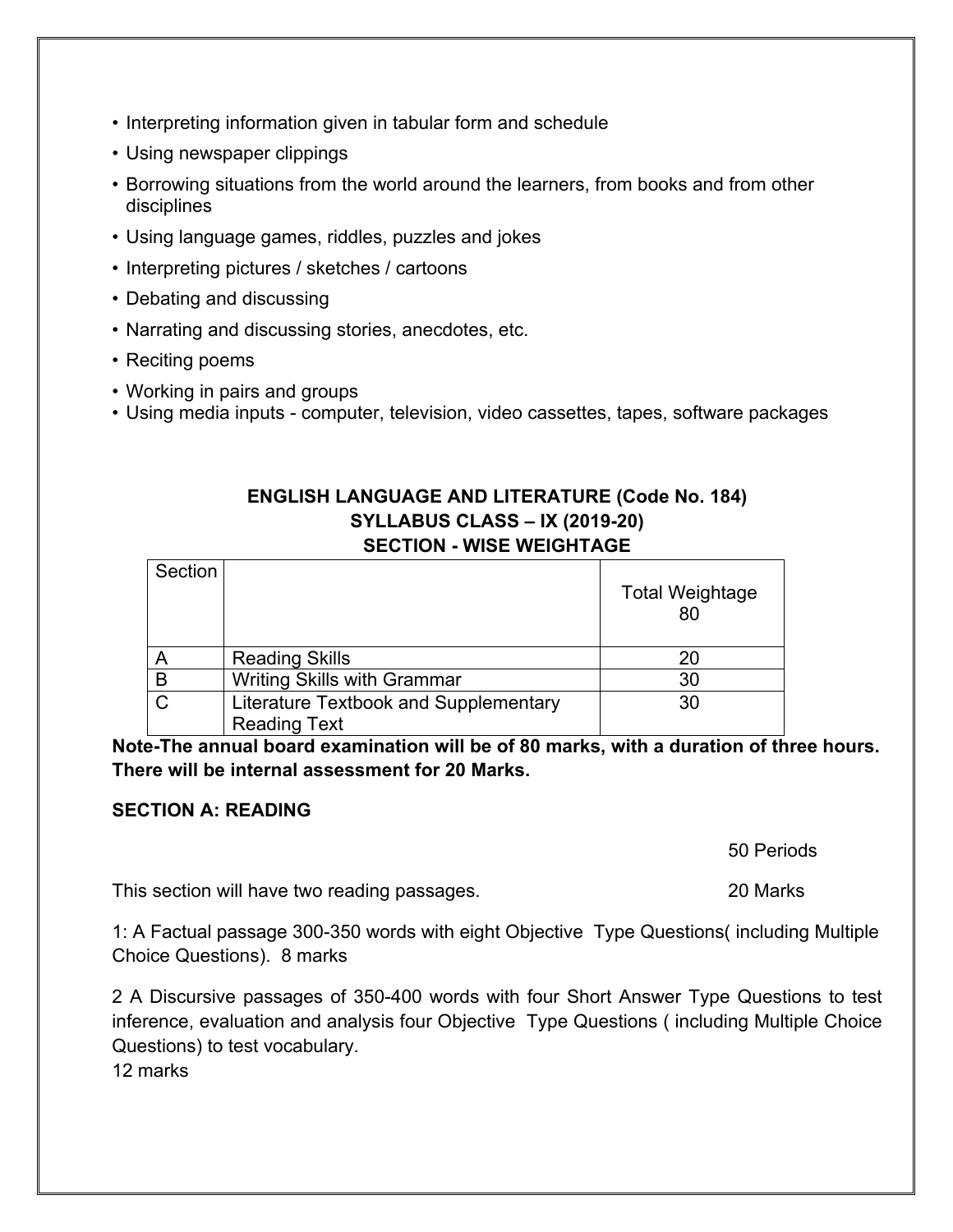# **SECTION B: WRITING AND GRAMMAR**

60 Periods

For writing tasks there will be internal choice.30 Marks

3: Writing an Article/Descriptive Paragraph (person/place/event/diary entry) in about 100-150 words based on visual or verbal cue/s. The questions will be thematically based on the prescribed books. 8 marks

4: Writing a short story based on a given outline or cue/s in about 150-200 words. 10 marks

The Grammar syllabus will include the following areas

- i. Tenses
- ii. Modals
- iii. Use of passive voice
- iv. Subject verb concord
- v. Reporting
- vi. Commands and requests
- vii. Statements
- viii. Questions
- ix. Clauses:
	- a. Noun clauses
	- b. Adverb clauses of condition and time
	- c. Relative clauses
- x. Determiners
- xi. Prepositions

The above items may be tested through test types(grammar in context) as given below:

5: Gap filling with one or two words to test Prepositions, Articles, Conjunctions and Tenses.

4 marks

| 6: Editing or omission                                         | 4 marks |  |
|----------------------------------------------------------------|---------|--|
| 7: Sentences reordering or sentence transformation in context. | 4 marks |  |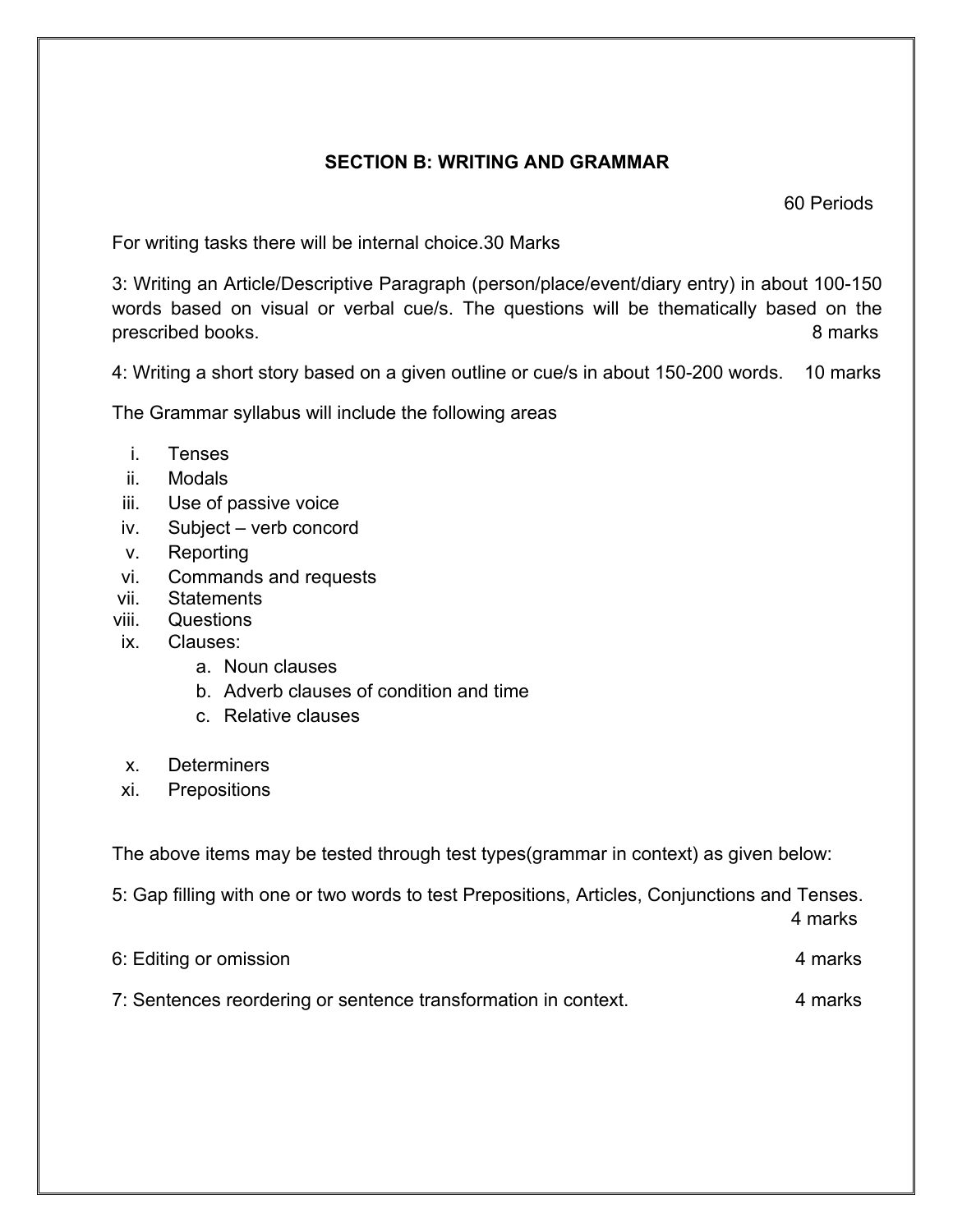### **SECTION C: LITERATURE TEXTBOOKS**

60 Periods

There will be Internal Choice for every question. There will be Internal Choice for every question.

- 8. One out of two extracts from prose/poetry/play for reference to the context. Four Objective Type Questions: two questions of one mark each on global comprehension and two questions of one mark each on interpretation. (1x4=4 marks)
- 9 Five Short Answer Type Questions from BEEHIVE AND MOMENTS (3 questions out of four from BEEHIVE and 2 questions out of three from MOMENTS) to test local and global comprehension of theme and ideas (to be answered in 30-40 words each) (2x5=10 marks)
- 10. One out two long answer type questions from the book BEEHIVE to assess creativity, imagination and extrapolation beyond the text and across the texts. ((to be answered in 100-150 words each )

8 marks

11 One out of two Long Answer Questions from the book MOMENTS on theme or plot involving interpretation, extrapolation beyond the text and inference or character sketch in about (100-150 words). 8 marks

#### **Prescribed Books: Published by NCERT, New Delhi**

- BEEHIVE Textbook for class IX
- MOMENTS Supplementary Reader for Class IX
- Words and Expressions-I, Workbook

#### **NOTE: Teachers are advised to:**

- (i) encourage classroom interaction among peers, students and teachers through activities such as role play, group work etc.
- (ii) reduce teacher-talk time and keep it to the minimum,
- (iii) take up questions for discussion to encourage pupils to participate and to marshal their ideas and express and defend their views.

Besides measuring attainment, texts serve the dual purpose of diagnosing mistakes and areas of non-learning. To make evaluation a true index of learners' attainment, each language skill is to be assessed through a judicious mixture of different types of questions.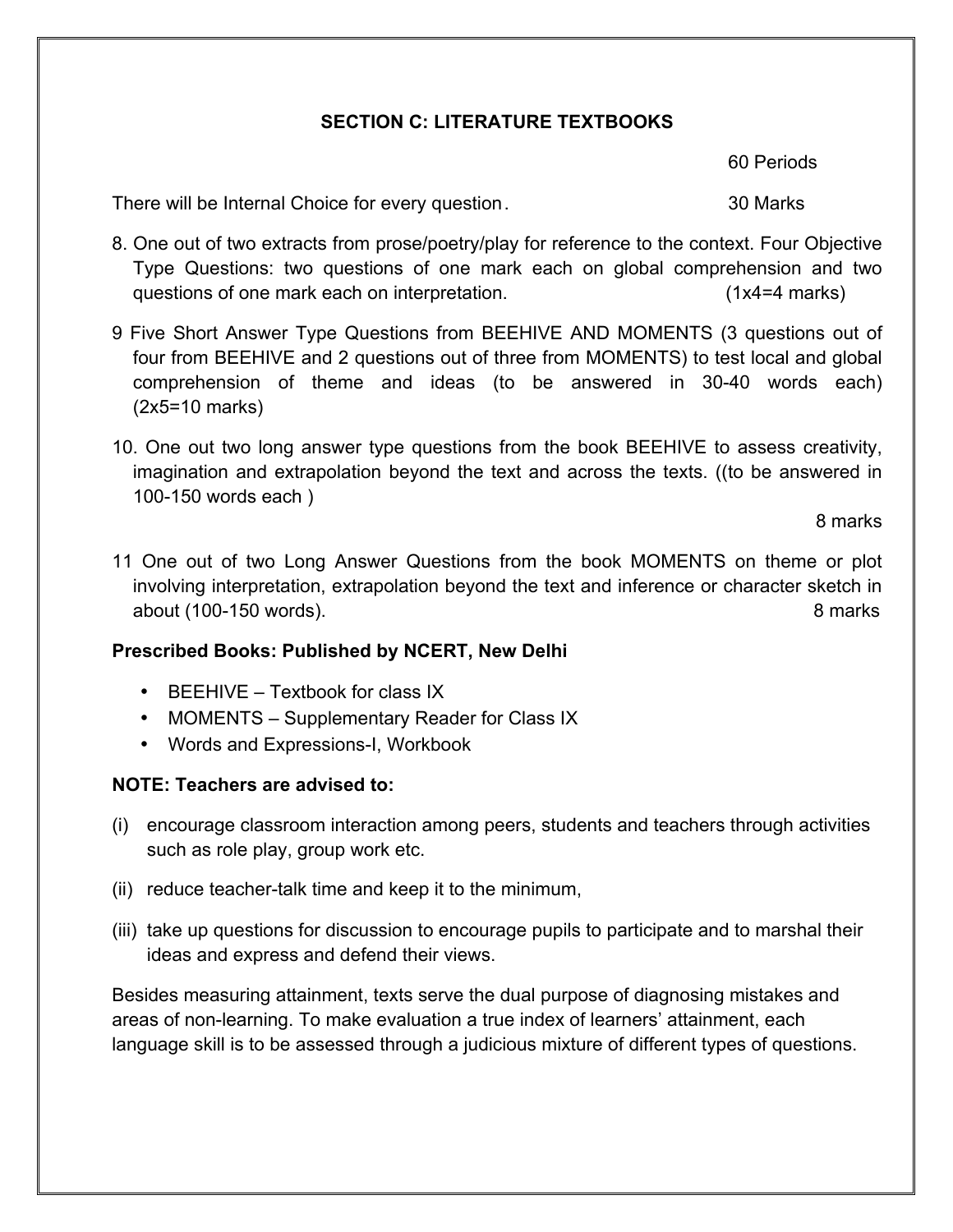- 1. Reading Section: Reading for comprehension, critical evaluation, inference and analysis are skills to be tested.
- 2. Writing Section: All types of short and extended writing tasks will be dealt with.
- 3. Grammar: Grammar items mentioned in the syllabus will be taught and assessed.

#### **INTERNAL ASSESSMENT**

Assessment of Listening and Speaking Skills 50 Periods

Assessment of Listening and Speaking Skills will be for 05 marks. It is recommended that listening and speaking skills should be regularly practiced in the class. Art-integrated activities like Role Play, Skit, Dramatization etc. can also be used.

# **ENGLISH LANGUAGE AND LITERATURE (Code No. 184)**

#### **Textbooks**

#### **Literature Reader- Course (2019-20) CLASS – IX**

| <b>PROSE (Beehive)</b>                |                                   |
|---------------------------------------|-----------------------------------|
| 1. The Fun They Had                   | 7. Packing                        |
| 2. The Sound of Music                 | 8. Reach for the Top              |
| 3. The Little Girl                    | 9. The Bond of Love               |
| 4. A Truly Beautiful Mind             | 10. Kathmandu                     |
| 5. The Snake and the Mirror           | 11. If I were you                 |
| 6. My Childhood                       |                                   |
| <b>POETRY</b>                         |                                   |
| 1. The Road Not Taken                 | 6. No Men Are Foreign             |
| 2. Wind                               | 7. The Duck and the Kangaroo      |
| 3. Rain on the Roof                   | 8. On Killing a Tree              |
| 4. The Lake Isle of Innisfree         | 9. The Snake Trying               |
| 5. A Legend of the Northland          | 10. A Slumber did My Spirit Seal  |
| <b>SUPPLEMENTARY READER (Moments)</b> |                                   |
| 1. The Lost Child                     | 6. Weathering the Storm in Ersama |
| 2. The Adventures of Toto             | The Last leaf                     |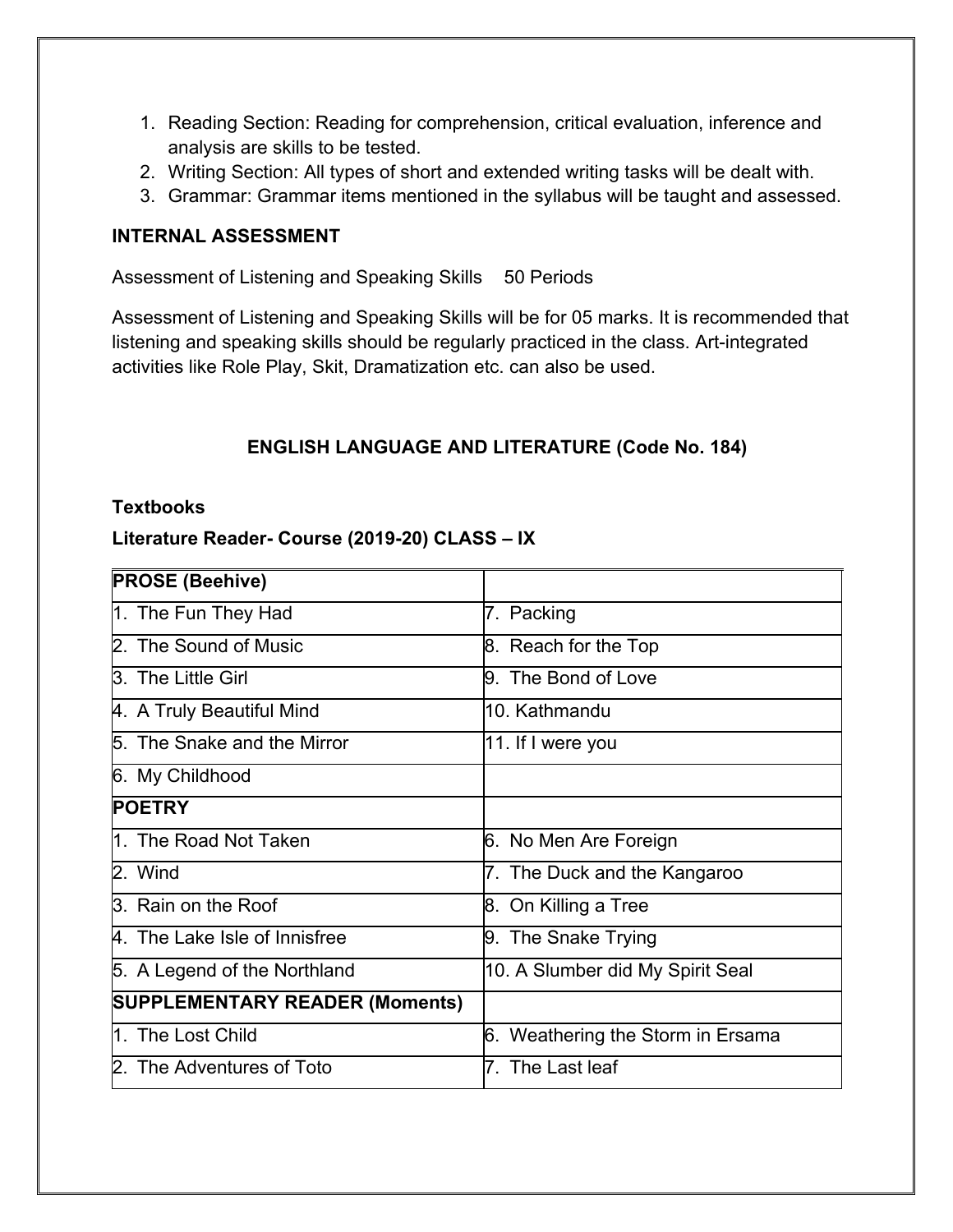| 3. Iswaran the Storyteller | 8. A House is Not a Home  |
|----------------------------|---------------------------|
| 4. In the Kingdom of Fools | 9. The Accidental Tourist |
| 5. The Happy Prince        | 10. The Beggar            |

# **ENGLISH LANGUAGE AND LITERATURE**

**(Code No. 184) CLASS – IX (2019 – 20) Marks=80**

| <b>Typology</b>                                          | <b>Testing Competencies</b>                                                                                                                                                                                                                                          | Objective<br><b>Type</b><br>Question<br>including<br>MCQs(1<br>mark each | <b>Short</b><br><b>Answer</b><br>Question<br>$30 - 40$<br>words<br>(2 marks<br>each) | Long<br><b>Answer</b><br>Question 1<br>100-150<br>words<br>(HOTS)(8)<br>marks<br>each) | <b>Very Long</b><br>Answer<br>Question<br>150-200<br>words<br>(HOTS)<br>(10 marks<br>each) | <b>Total</b><br>marks |
|----------------------------------------------------------|----------------------------------------------------------------------------------------------------------------------------------------------------------------------------------------------------------------------------------------------------------------------|--------------------------------------------------------------------------|--------------------------------------------------------------------------------------|----------------------------------------------------------------------------------------|--------------------------------------------------------------------------------------------|-----------------------|
| Reading<br>Comprehension                                 | Conceptual<br>understanding, decoding,<br>analyzing, inferring,<br>interpreting and<br>vocabulary                                                                                                                                                                    | 4 MCQ<br>&<br>8 Objective<br>Type<br>Questions                           | $\overline{4}$                                                                       | $\overline{a}$                                                                         |                                                                                            | 20                    |
| Writing Skill and<br>Grammar                             | Creative expression of<br>an opinion, reasoning,<br>justifying, illustrating,<br>appropriacy of style and<br>tone, using appropriate<br>format and fluency.<br>Applying conventions,<br>using integrated<br>structures with accuracy<br>and fluency                  | 12                                                                       | $\overline{\phantom{a}}$                                                             | 1                                                                                      | 1                                                                                          | 30                    |
| Literature Textbook<br>and Supplementary<br>Reading Text | Recalling, reasoning,<br>appreciating, applying<br>literary conventions<br>illustrating and justifying<br>etc. Extract relevant<br>information, identifying<br>the central theme and<br>sub-theme,<br>understanding the<br>writers' message and<br>writing fluently. | 4                                                                        | 5                                                                                    | $\overline{2}$                                                                         |                                                                                            | 30                    |
| <b>Total</b>                                             |                                                                                                                                                                                                                                                                      | $1x28=28$                                                                | $2x9=18$                                                                             | $8x3=24$                                                                               | $10x1=$<br>10                                                                              | 80                    |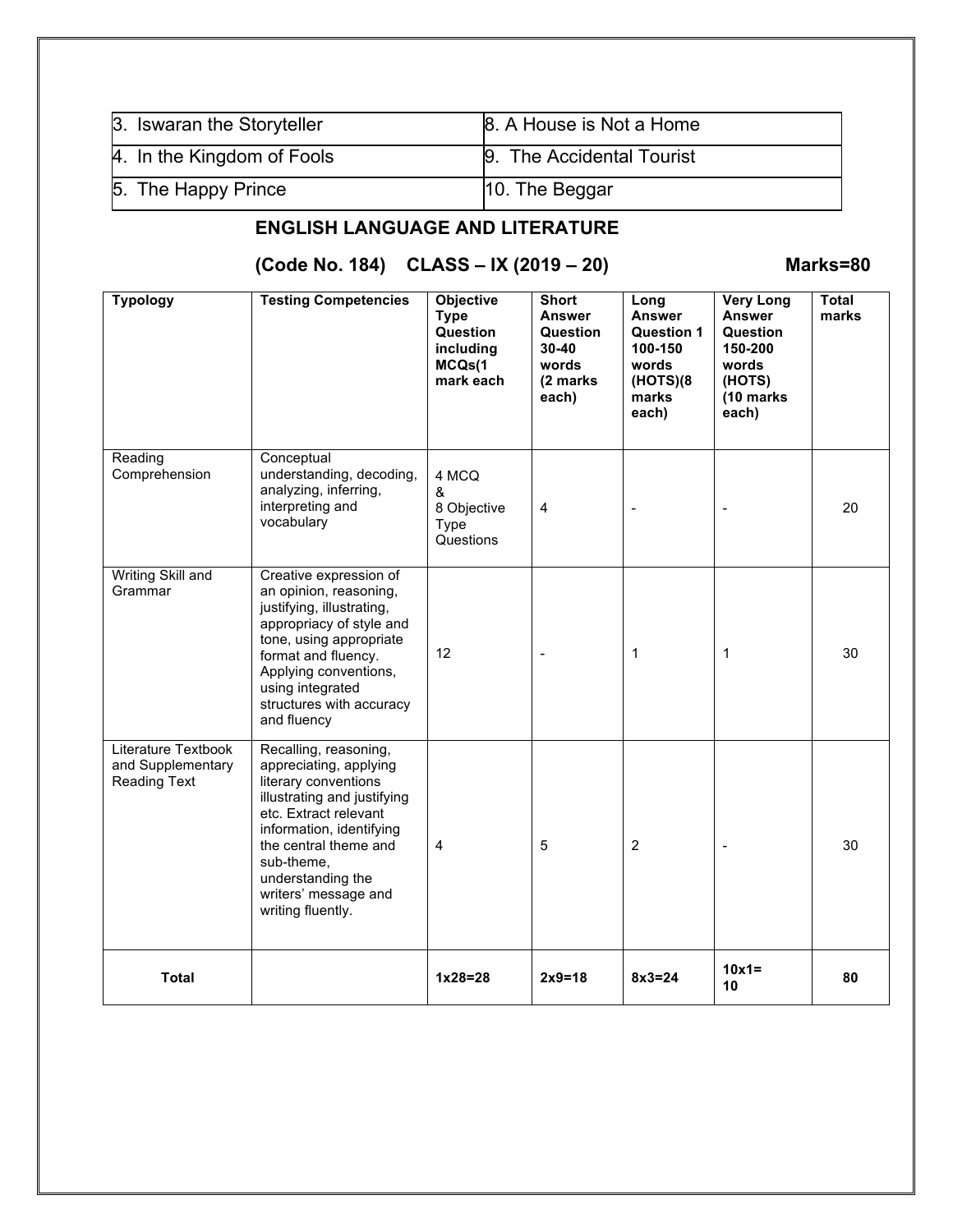# **ENGLISH LANGUAGE AND LITERATURE (Code No. 184)**

# **CLASS – X 2019-20**

### **SECTION - WISE WEIGHTAGE IN ENGLISH LANGUAGE AND LITERATURE**

| Section |                                        | Total Weightage 80 |
|---------|----------------------------------------|--------------------|
|         | <b>Reading Skills</b>                  | 20                 |
| B       | <b>Writing Skills with Grammar</b>     | 30                 |
|         | Literature Textbooks and Supplementary |                    |
|         | <b>Reading Text</b>                    | 30                 |
|         | TOTAL                                  | 80                 |

**Note: The annual board examination will be of 80 marks, with a duration of three hours. There will be internal assessment for 20 Marks.**

### **SECTION A: READING 50 Periods**

#### **20 Marks**

**This section will have two unseen passages of a total length of 700-750. The arrangement within the reading section is as follows:**

I. A factual passage of 300-350 words with eight Objective Type Question( including Multiple Choice Questions).8 marks

II.A Discursive passages of 350-400 words with four Short Answer Type Questions to test inference, evaluation and analysis four Objective Type Question( including Multiple Choice Questions) to test vocabulary. 12 marks

#### **SECTION B: WRITING AND GRAMMAR 60 Periods**

#### **For writing tasks there will be internal choice 30 Marks**

III. Formal letter complaint / inquiry / placing order / letter to editor / article in about 100-150 words. The questions will be thematically based on the prescribed books.8 marks

IV. Writing a short story based on a given outline or cue/s in about 150-200 words. 10 marks

#### **The Grammar syllabus will include the following areas in class X.**

- 1. Tenses
- 2. Modals
- 3. Use of passive voice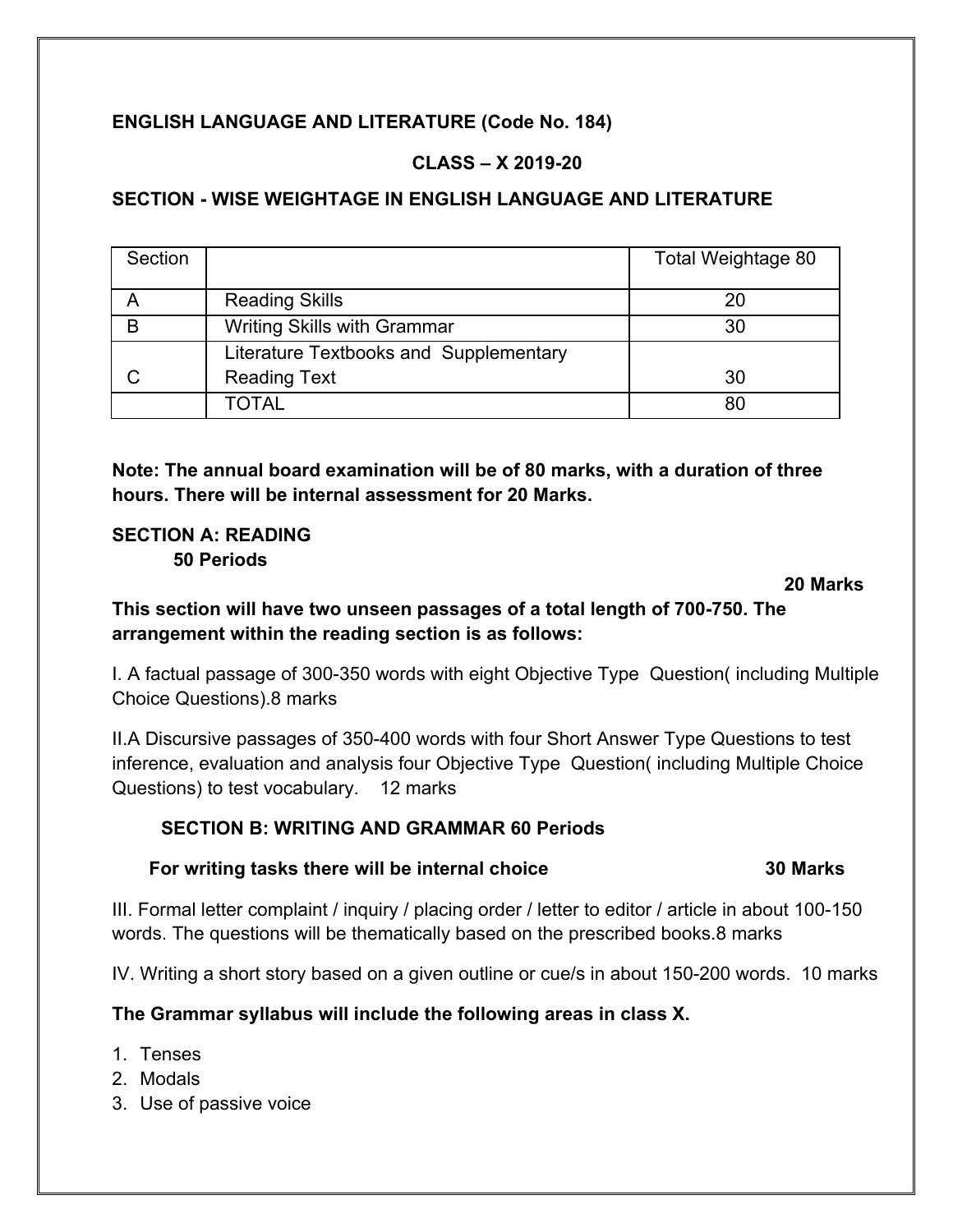#### 4. Subject – verb concord

#### 5.Reporting

- (i) Commands and requests
- (ii) Statements
- (iii) Questions
- 6. Clauses:
	- (i) Noun clauses
	- (ii) Adverb clauses
	- (iii) Relative clauses
- 7. Determiners
- 8. Prepositions

#### **The above items may be tested through test types given below:**

V Gap filling with one or two words to test Prepositions, Articles, Conjunctions and Tenses.4 marks

| VI Editing or omission.                                         | 4 marks |
|-----------------------------------------------------------------|---------|
| VII Sentences Reordering or Sentence Transformation in context. | 4 marks |

#### **SECTION C**

#### **LITERATURE TEXTBOOKS AND SUPPLEMENTARY READING TEXT 60 Periods**

#### **Internal choice will be there. 30 Marks**

VIII. One out of two extracts from prose/poetry/drama for reference to context. Four Objective Type Question( including MCQs): Two questions of one mark each on global comprehension and two questions of 1 mark each on interpretation. 4 marks

IX. Five Short Answer type Questions to be answered in 30-40 words each from FIRST FLIGHT and FOOTPRINTS WITHOUT FEET to test local and global comprehension of theme and ideas( three from FIRST FLIGHT and two from FOOTPRINTS WITHOUT FEET) . 2x5=10 marks

X. One out of two Long Answer type Questions from FIRST FLIGHT to be answered in about 100-150 words to assess creativity, imagination and extrapolation beyond the text and across the texts.

8 marks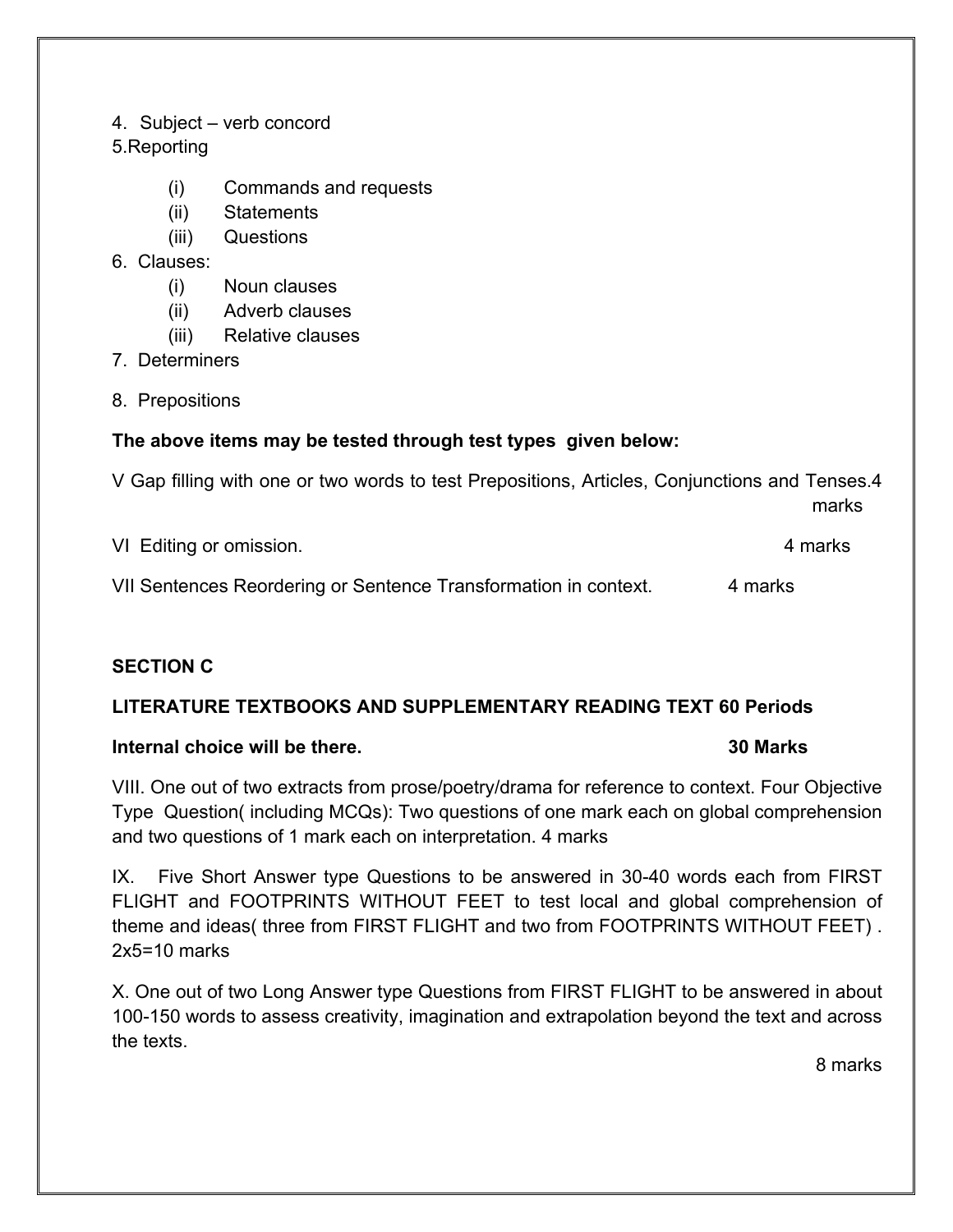XI. One out of two long answer question from the book 'FOOTPRINTS without FEET' on theme or plot involving interpretation, extrapolation beyond the text and inference or character sketch to be answered in about 100-150 words. 8 marks

### **Prescribed Books: Published by NCERT, New Delhi**

- **•** FIRST FLIGHT Text for Class X
- FOOTPRINTS WITHOUT FEET Supplementary Reader for Class X

#### **Note: Teachers are advised to:**

- (i) encourage classroom interaction among peers, students and teachers through activities such as role play, group work etc.
- (ii) reduce teacher-talking time and keep it to the minimum,
- (iii) take up questions for discussion to encourage pupils to participate and to marshal their ideas and express and defend their views, and
- (iv)continue the Speaking and Listening activities given in the NCERT books.

Besides measuring attainment, texts serve the dual purpose of diagnosing mistakes and areas of non-learning. To make evaluation a true index of learners' attainment, each language skill is to be assessed through a judicious mixture of different types of questions.

- 1. Reading Section: Reading for comprehension, critical evaluation, inference and analysis are skills to be tested.
- 2. Writing Section: All types of short and extended writing tasks will be dealt with.
- 3. Grammar: Grammar items mentioned in the syllabus will be taught and assessed over a period of time. There will be no division of syllabus for Grammar.

#### **INTERNAL ASSESSMENT**

Assessment of Listening and Speaking Skills 50 Periods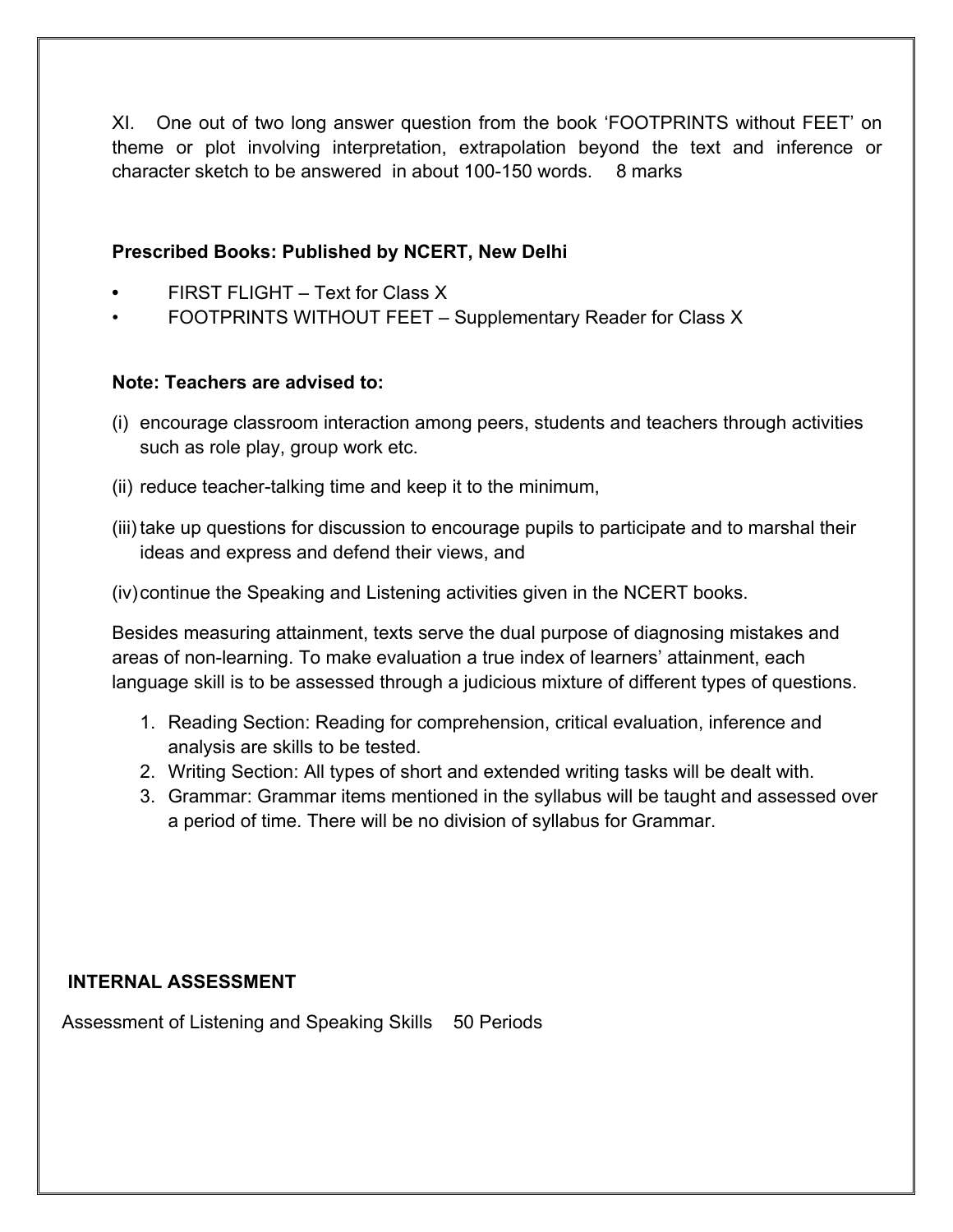Assessment of Listening and Speaking Skills will be for 05 marks. It is recommended that listening and speaking skills should be regularly practiced in the class**.**Art-integrated activities like role-play, skit, dramatization etc. can also be used.

# **ENGLISH LANGUAGE AND LITERATURE (Code No. 184) Course (2019-20) CLASS - X**

| <b>Textbooks</b>                               |                                          |  |  |  |
|------------------------------------------------|------------------------------------------|--|--|--|
| Literature Reader (First Flight)               |                                          |  |  |  |
| PROSE (First Flight)                           |                                          |  |  |  |
| 1.A Letter to God                              | 7. Glimpses of India 8. Mijbil the Otter |  |  |  |
| 2. Nelson Mandela: Long Walk to Freedom        | 9. Madam Rides the Bus                   |  |  |  |
| 3. Two Stories about Flying                    | 10. The Sermon at Benares                |  |  |  |
| 4. From the Diary of Anne Frank                | 11. The Proposal                         |  |  |  |
| 5. The Hundred Dresses -I                      |                                          |  |  |  |
| 6. The Hundred Dresses -II                     |                                          |  |  |  |
| <b>POETRY</b>                                  |                                          |  |  |  |
| 1.Dust of Snow                                 | 7. Animals                               |  |  |  |
| 2. Fire and Ice                                | 8. The Trees                             |  |  |  |
| 3.A Tiger in the Zoo                           | 9.Fog                                    |  |  |  |
| 4. How to Tell Wild Animals                    | 10. The Tale of Custard the Dragon       |  |  |  |
| 5. The Ball Poem                               | 11. For Anne Gregory                     |  |  |  |
| 6. Amanda                                      |                                          |  |  |  |
| SUPPLEMENTARY READER (Footprints without Feet) |                                          |  |  |  |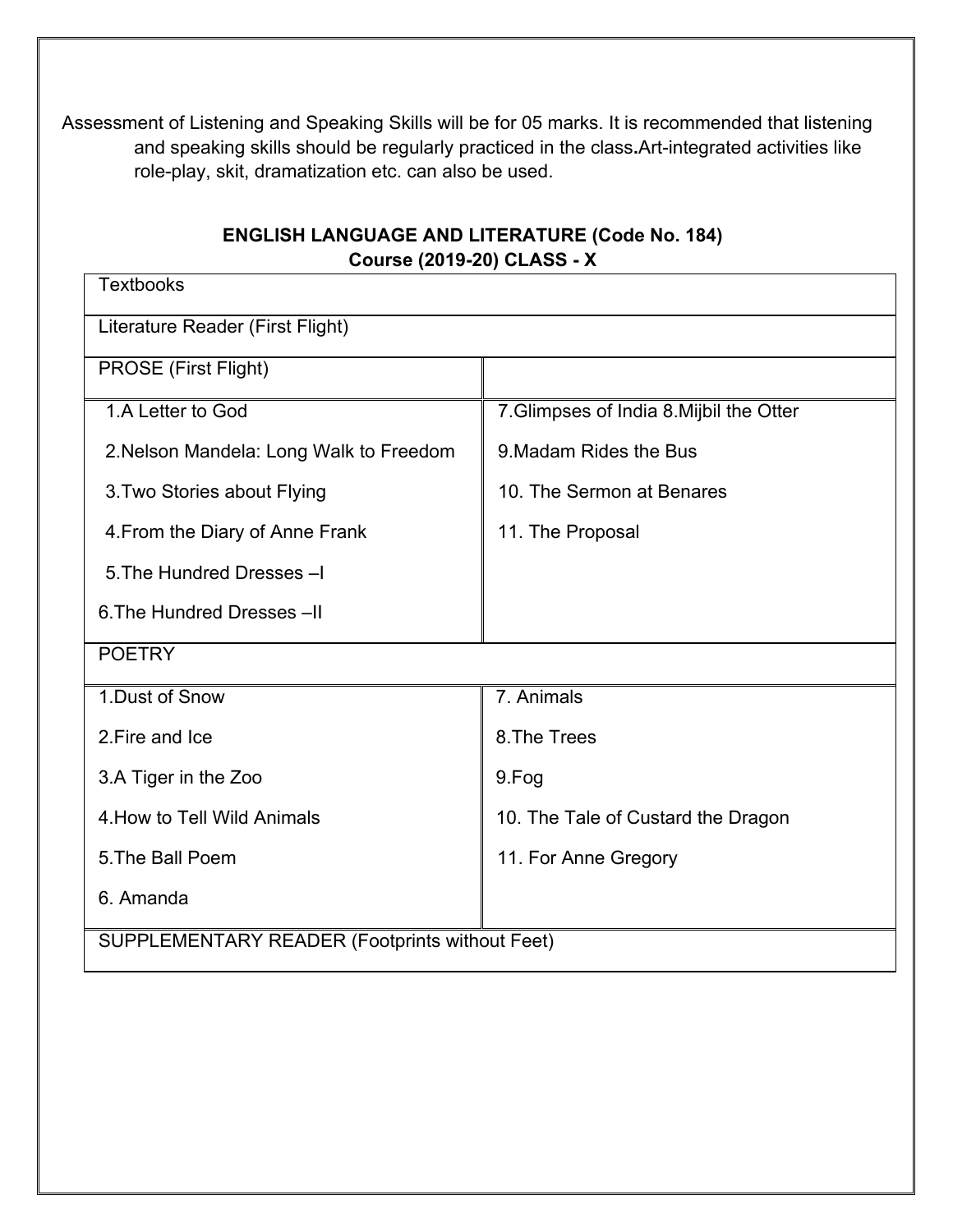| 1.A Triumph of Surgery     | 6. The Making of a Scientist      |
|----------------------------|-----------------------------------|
| 2. The Thief's Story       | 7. The Necklace                   |
| 3. The Midnight Visitor    | 8. The Hack Driver                |
| 4.A Question of Trust      | 9.Bholi                           |
| 5. Footprints without Feet | 10. The Book that Saved the Earth |
|                            |                                   |